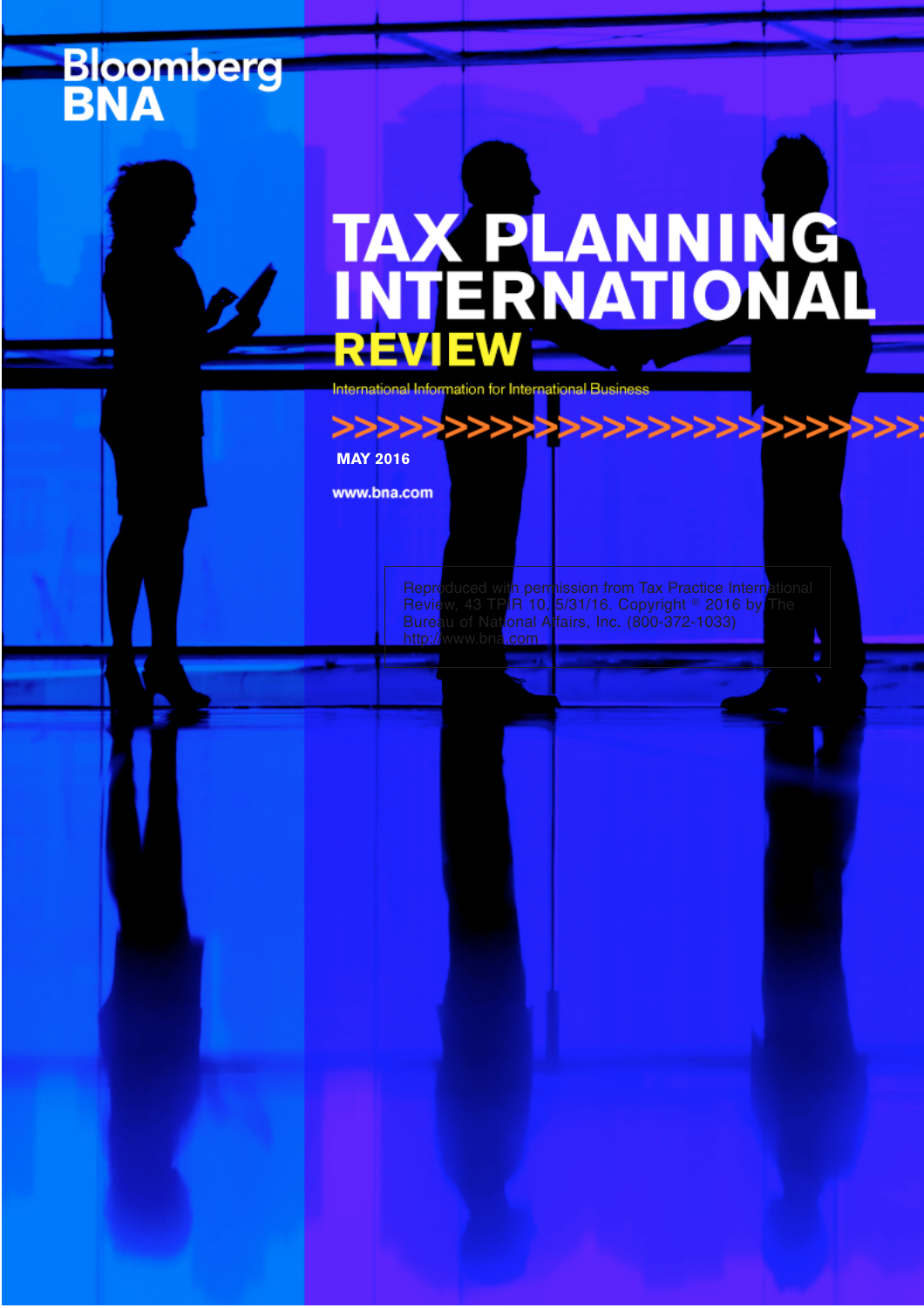# Panama Papers: Onshore, Offshore and Substance

**Professor Robert Anthony** Anthony & Cie (MFO), France

For the last few years there has been a trend led by the G-7, then the G-20, to encourage transparency and exchange of information on a global level. The issue of the Panama Papers highlights the necessity to differentiate between tax evasion and non-evasion.

#### **I. Offshore, Onshore: the Main Issues**

## **A. Offshore Companies and Anti-Avoidance Legislation**

Fegislation has evolved considerably over<br>
properties in Spain by way of offshore compa-<br>
properties in Spain by way of offshore compa-<br>
price before the law changed H and looks at the nubrecent years. It was common practice to buy nies before the law changed. If one looks at the publicity around Lionel Messi, one understands why he may have purchased a Panamanian company before changing his mind: however, in this case it does not make him a tax evader! Owning assets in an offshore company is not illegal. If the income is declared within the rules of one's country of tax residence, this should not be an issue.

However, in practice, there are people incorrectly commercializing the use of companies to make money; they do not respect the law nor do they make clear in their advice to their clients the ramifications of the actions instigated by them. The evolution of using even onshore entities involves real substance: ''letterbox'' companies, whether onshore or offshore, have serious flaws. For many years, people have been carrying out tax planning to reduce taxation legally; conferences and fiduciary companies have been selling solutions as packages. This resulted in countries passing anti-avoidance tax laws to close loopholes in their domestic laws. The chess game then became how to go round the new legislation. More legislation was passed to make this illegal in several countries. Obviously, especially in a poor financial climate, countries cannot afford to lose their tax revenues.

Governments have introduced more controls, created amnesties and renegotiated treaties to ensure people pay taxes: some still exist, others have expired. Exit taxes from countries were implemented to stop taxpayers going to lower tax countries and the different governments around the world obviously wish to collect more tax. Tougher legislation in Russia, the U.K., the U.S., Italy and France, amongst other jurisdictions, enabled substantial back taxes to be recovered; however, political corruption, particularly in certain former Soviet Union countries, has created a disparity in the enforcement of their tax laws. The same applies to several third world countries, especially in parts of Africa where politicians are enriched through corruption. The irony is that domestic legislation is often applied to international companies but not to resident entities held by local nationals.

There is considerable work left to be done before we live in an equitable world free of corruption: it is therefore hardly surprising that a well-advised rich minority take advantage of the system. As the net closes, bank accounts holding funds become blocked as third party countries refuse to accept the receipt of these funds. Know your client (''KYC'') and money laundering rules are applied in the receiving country, and if one party does not follow them, the funds may become unusable. This creates compensation and barter trading by certain individuals who then risk criminal proceedings due to their manipulation of the law.

It is hardly surprising that the press has been able to find anomalies in Panama. However, this is no different to many other offshore centers: the application of law is not efficiently applied and it often suits to turn

**Professor Robert Anthony is Principal Partner at Anthony & Cie (MFO), France**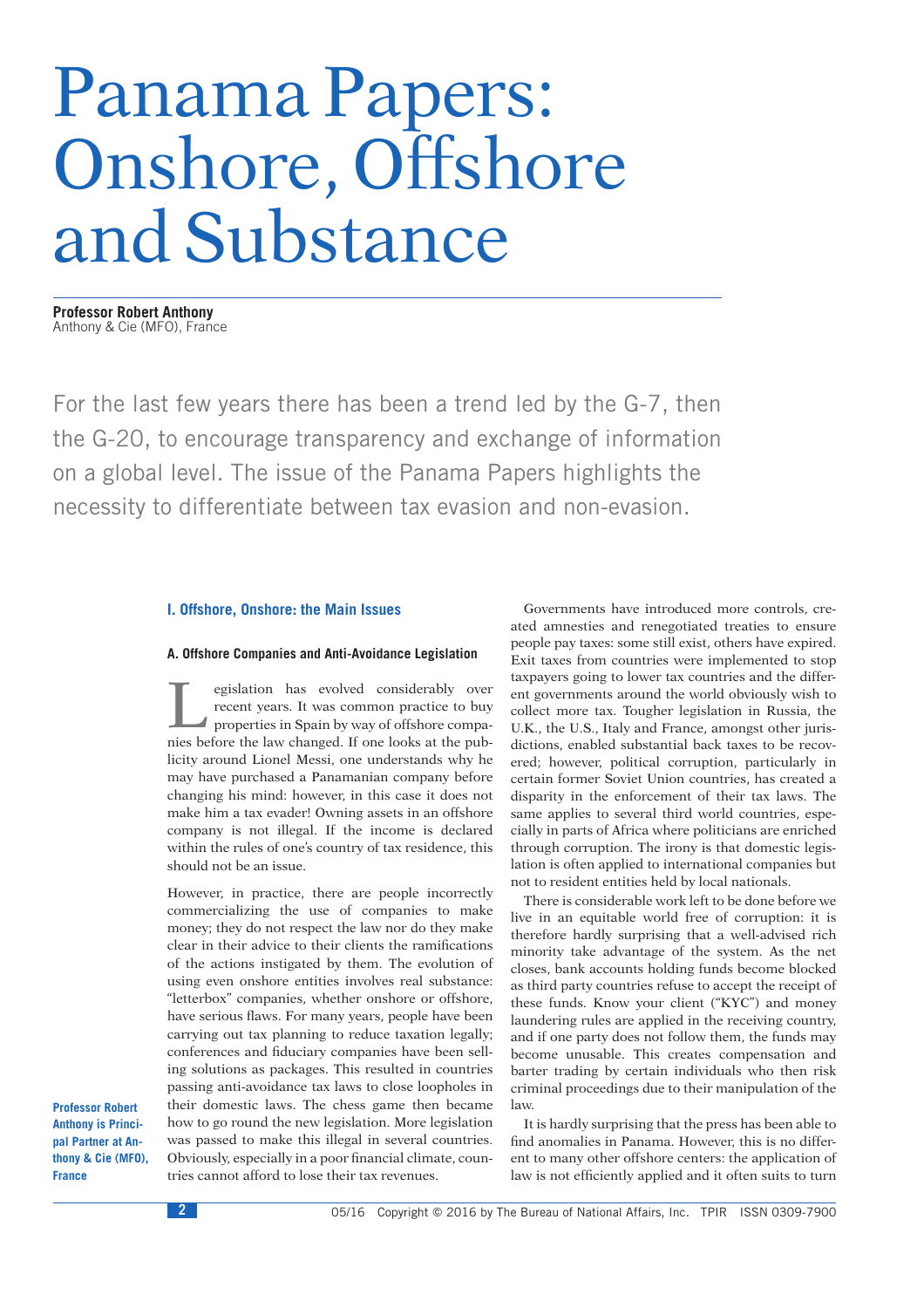a blind eye. Foreign investments and deposits can influence administrations as well as corrupt officials. The more sophisticated pass legislation to attract inward-bound assets legally—programs for residency and nationality, non-domiciled tax residency, etc., while the less sophisticated simply derogate deliberately from their laws by not respecting them.

# **B. International Standards and the Case in Panama**

So where do all these issues lead? While politicians appear to have two rules, one for themselves and another for their citizens, corruption in the system continues, as well as ambiguity. The enforcement of legislation to curb corruption in external countries will however, and has already, reduced the volume of transactions.

Banks have for a number of years ceased to concentrate on their core activities, and whilst this continues, international scandals will persist in arising. The conflicts of interest within the banks are many; their ambition to obtain assets is often compromised by their methods to achieve this. Some institutions have modified their corporate governance and asked clients to close their accounts; others have simply ignored the problem. In both cases they have not voluntarily denounced their clients hiding behind banking secrecy.

It is clear that many banks are too diversified and lose management control and corporate governance of their employees.

All in all, it is inevitable that offshore jurisdictions will be obliged to conform to international standards. Transparency will be obligatory, which will result in the necessity to negotiate tax treaties to avoid double taxation and respect international obligations.

Coming back to Panama, the President has indicated his intention to comply with exchange of information and money laundering rules and to review internal compliance issues, and also to enter into talks with the OECD. This, whilst it shows there may be better management in future, does not resolve the past issues nor the current scandal. Immediate and unambiguous action was needed to demonstrate to the international community the serious intention to expunge any international tax defrauders that have established businesses and accounts with a view purely to tax evasion.

There is no smoke without fire, and whilst it may not be of the volume initially indicated, this problem cannot be ignored. Concern was created by Panama's slow reaction, which enabled records to disappear and evidence to be destroyed. One can draw one's own conclusions from this: it is therefore not surprising that in the circumstances international governments and press have their knives sharpened.

## **C. Impact of the Scandal**

In conclusion, this scandal will restart and speed up another wave of anti-avoidance efforts by many countries, resulting in further tightening up of legislation as already seen in the U.S. Institutions will be targeted, as we have seen in the case of certain banks; whether justified or not, time will tell. President Obama has ensured the transparency rules on owning entities by non-U.S. single shareholders are tightened up. As for onshore entities, clients need to understand that there needs to be real substance, and not just letterbox registered offices. This mean a real single dedicated office with staff to carry out real provable justifiable arm's length work. The test of substance will become essential and the definition risks being more challenging in time. Base Erosion and Profit Shifting (''BEPS'') issues will be introduced gradually into domestic legislation globally as well as the tightening of transfer pricing policies and the reinterpretation of permanent establishments and liaison offices as defined by the OECD.

In other words, this latest outburst of press articles will not only create issues for Panama but also for offshore centers around the world. If the onshore tax incentive centers believe they have escaped, this will depend on their corporate governance and application in respecting their obligations domestically and with their international partners. The author cannot emphasize enough the importance of the existence of real substance, whether onshore or offshore, and not just letterbox entities. Over and above this, real transactions need to exist, which ultimately are not so simple to implement in practice—as can be seen with recent problems involving Amazon, Starbucks, etc.

Whether government or private agencies, where they do not exist already, bodies will be established to ensure that the rules are applied. Fiduciary companies and professionals will have to be regulated and audited by external inspectors to ensure their application of the rules of practice. Unfortunately, to ensure everyone plays by the rules does indeed involve more policing of one's liberty, further complicating professional lives. Does it matter if one has nothing to hide despite the onerous work involved? Sadly, it will add to administrative costs once again, when we are already drowning in bureaucracy.

#### **II. The Importance of Substance**

What is quite clear is that a reflection is underway. catalyzed by the Panama Papers, as to what is "substance." The terms "transfer pricing" and "base erosion and profit shifting'' will be overtaken by ''is there real substance'' to a transaction. The days of the definition of what is a permanent establishment will appear to be old-fashioned. The lines between tax, legal and financial aspects of a transaction will be confused if not merged, as professionals struggle to define new legislation to counteract transparency and tax avoidance.

A clear definition of economic substance will be needed. What is certain is that a tax administration needs adequate competence, with knowledge from the private sector. The lack of human resources (often due to spending cuts) makes it difficult to carry out adequate controls to catch tax evasion/fraud. This means it is generally foreign pressure by fiscal authorities that catalyzes investigations into offshore jurisdictions. The level of sophistication and logistics in countries with small populations which are not subsidized by anyone makes it difficult for them to be the international policeman for developed countries with large populations. Possibly a system of financial support from foreign jurisdictions needs to be envisaged to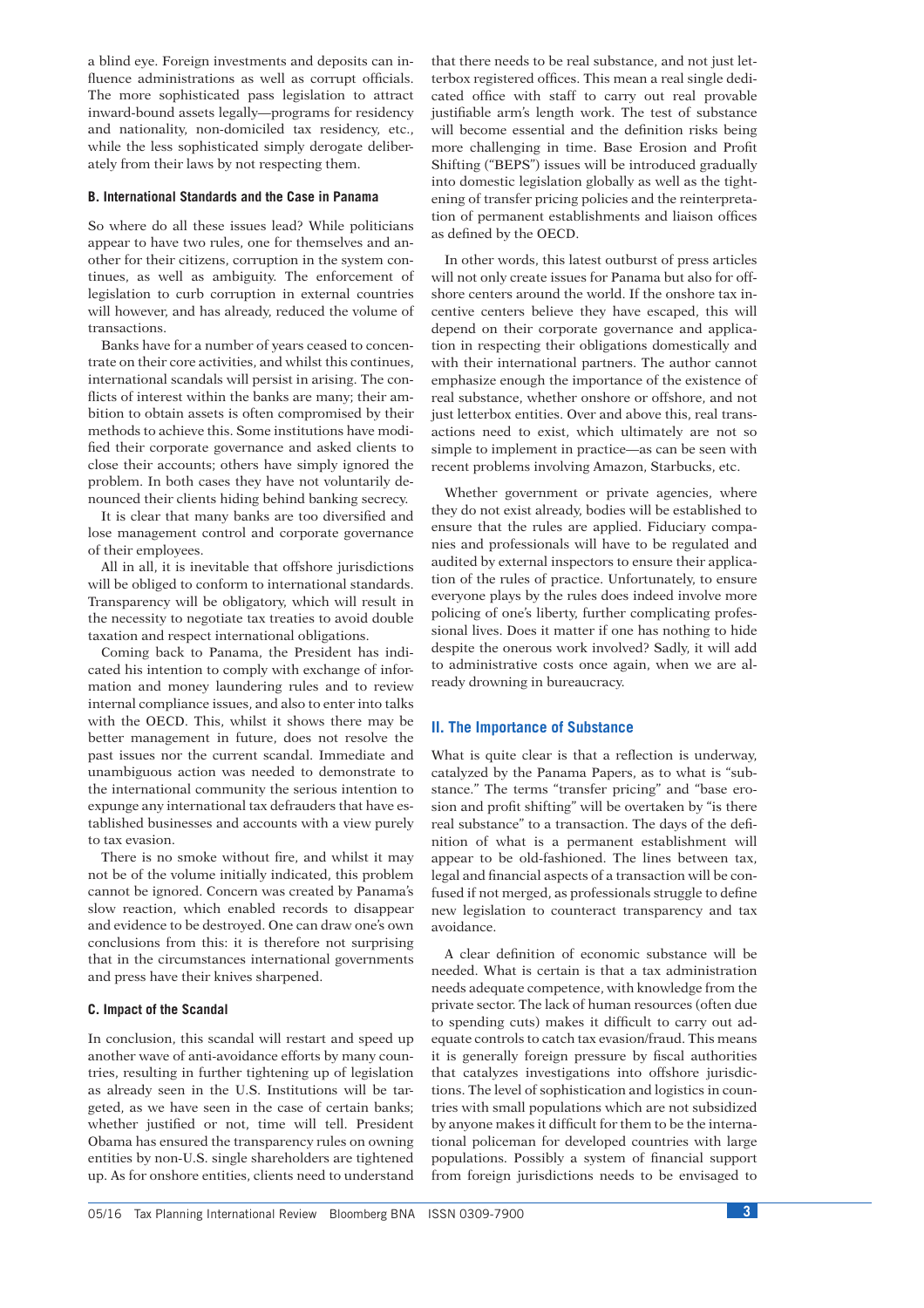enable these smaller countries to cover the costs needed, or the secondment of revenue services to give logistic support.

Tax administrations need to catch up on international tax planning strategies as well as change in foreign legislation. It is clear that training, and professional staff with a sophisticated approach, are required to deal with these issues. With the tightening of legislation, corruption becomes premeditated and therefore a greater issue. The definition and interpretation of substance will be more regulated and more essential. Fines and criminal responsibility for dishonest banks, asset managers, tax administrations, accountants, fiduciaries and lawyers will be even more relevant.

Certain countries are still struggling with old concepts. Pressure from developed countries on the third world or offshore centers pushes them to change their domestic legislation at the risk of exclusion and sanctions.

To realize the scale of the problem is to take a look at the past. What was considered normal then is no longer, and results in real issues for government, professional advisors or bankers. Considerable funds are held in offshore companies, on which no tax has been paid by the beneficial owners. Up to now this had not caused a problem. Many of these funds were inherited. But how does one deal with this today when there is a push for transparency? Countries change legislation and give a period of amnesty to regularize taxpayers' affairs: many taxpayers do not take advantage of this, nor do advisors react by updating their KYC/corporate governance.

The U.S. insists on FATCA declarations by institutions globally. The reverse is not the case for those establishing resident and nonresident bank accounts in the U.S. Whilst President Obama declares the tightening up of transparency of ownership of companies, it is not in his ability legally to implement this idea and only time will tell whether it will be possible to achieve this. In addition, the instability of the current elections in the U.S. makes it unclear as to what they will do in view of their current insular protectionism. What is clear is that the OECD countries are more than likely to replicate their legislation and insist on global declarations to protect their own needs. The world is moving towards policing all transactions of a financial nature to enable tax collection and transparency.

All this comes at a cost. Tax administrations become even more demanding on reporting, depending on more professionals to meet their requirements. This will inevitably transfer these new direct and indirect costs to the customer.

What will come from this evolution? Inevitably, unfair tax competition. Countries may have exchange of information but transparently declaring no tax due is legal. The residency of the taxpayer will define their obligations and taxability.

Whilst the Panama Papers may dig up the past, this does not resolve the future but simply forces jurisdictions to align with global rules. Resolving the past is a real problem due to the penal/civil liability of professionals. The temporary solution of exiting clients to the U.S. will simply speed up the reaction of global countries to legislate controls to force the U.S. to co-

operate with the rest of the world. Yet quick fixes lead to a lack of confidence in professional advisors. A clear strategy to deal with the past is needed to legitimize historical funds and allow clients to be at peace with their past, whether such funds were inherited by their ancestors or created by themselves.

Each country will deal with this in its own way. This may be by implementing amnesties into domestic legislation; however, this could result in taxpayers profiting from a different jurisdiction by relocating to take advantage of opportunities.

The process is the first attempt to evaluate the offshore world, and could snowball. Non-domiciled tax residency status assumes importance, and it will be interesting to see how developed countries will compete to deal legally with these issues. It is clear that the problem will not go away.

With regard to banks, they risk refusing to accept funds in cases where proof is not available that the tax has been paid on the funds. They also may ask clients to leave in cases where they cannot justify their new KYC rules, leading to funds being blocked as no one will accept them. This forces clients to find a solution. At the moment there are banks that will still accept these clients, however, in time this is likely to change and careful consideration is needed as how to deal with this problem. Maybe a European amnesty is needed, or an OECD amnesty period to allow taxpayers to regularize their situations; allowing existing fiduciary companies to respect the evolution of legislation without penalizing them for the past when they had no intention of doing anything wrong.

Panama needs to lead a pragmatic drive to realism by demonstrating that this is a world problem by which most developed countries and their taxpayers are equally affected. A witch hunt against a single state does not resolve the problem, rather a united and global effort is necessary to show a willingness to find practical solutions.

Panama is taking a lead on this and intends to cooperate with the OECD by adapting its legislation. Panama is also implementing BEPS initiatives and incorporating them into its legislation. The real issue for Panama is to remain competitive, albeit transparent, and to ensure that the country remains attractive to foreign capital.

Finally, for those who think that transferring capital to the U.S. resolves past issues, they are seriously mistaken. Once deposited in a bank, funds may need to be invested elsewhere. With the evolution of transparency and exchange of information these funds risk becoming blocked as third party institutions insist on KYC and refuse the funds. As previously stated, countries around the world, excluding the U.S., will probably over the next two years install their own global checks and reporting. Checks are already in place but will become more sophisticated.

Tax legislation, as a result of the financial costs of controls, is risk pooling resources, thereby clamping down on those who do not respect tax rules. It remains to be seen how eastern bloc countries will cooperate with western jurisdictions, but we have already seen exchange of information agreements established internationally very quickly. A European tax on the collection of tax arrears could subsidize this task force